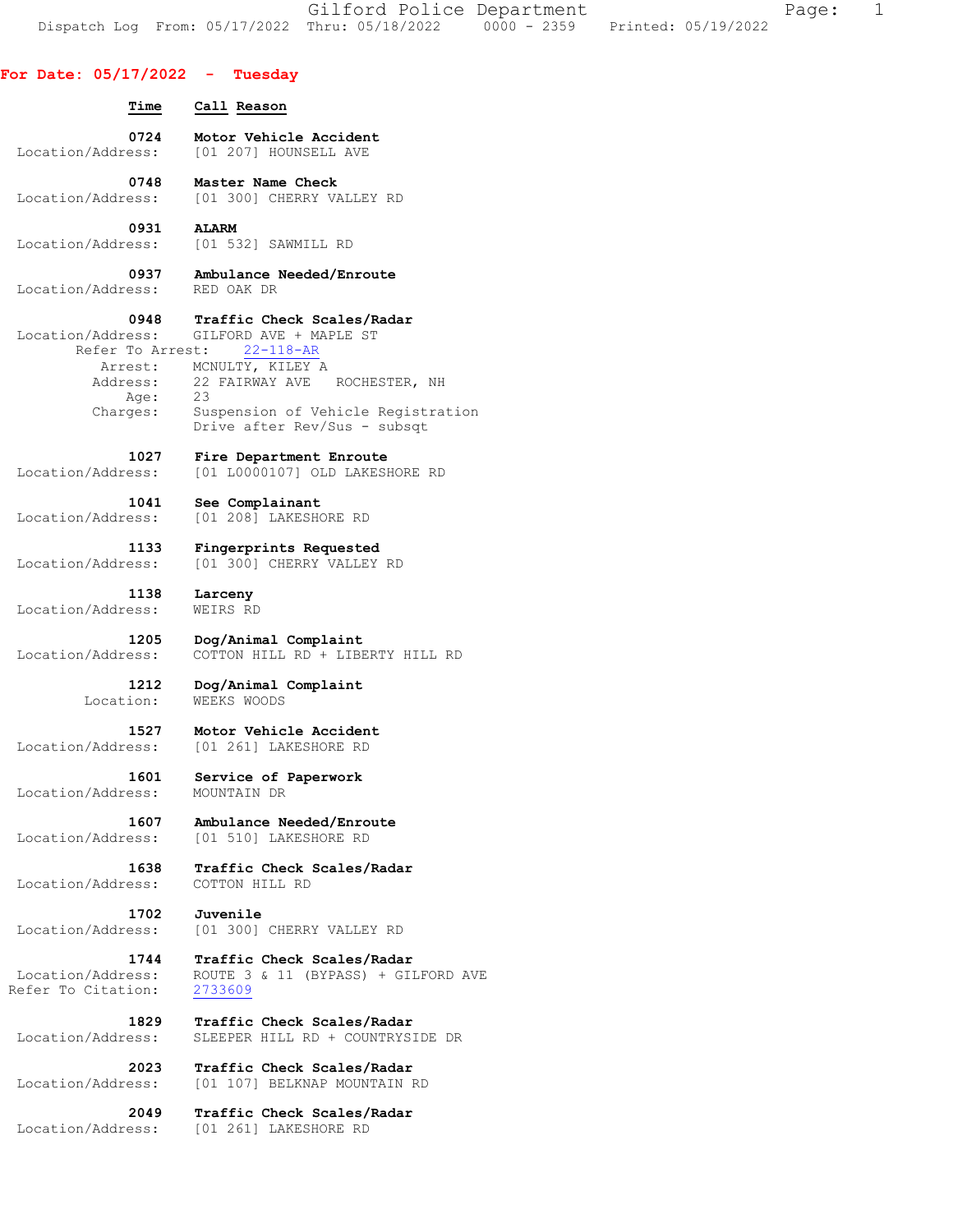**2050 Traffic Check Scales/Radar**  Location/Address: [01 261] LAKESHORE RD

 **2105 Traffic Check Scales/Radar**  Location/Address: [01 261] LAKESHORE RD

 **2119 Traffic Check Scales/Radar**  Location/Address: [02] UNION AVE

 **2133 Traffic Check Scales/Radar**  Location/Address: [01 224] LAKESHORE RD

 **2155 Traffic Check Scales/Radar**  Location/Address: LAKESHORE RD + BELKNAP POINT RD

 **2303 Master Name Check**  Location: [01 509] GILFORD

 **2353 Check Suspicious Vehicle**  Location/Address: [01 148] LAKESHORE RD

## **For Date: 05/18/2022 - Wednesday**

 **0012 ALARM**  Location/Address: [01 433] LAKESHORE RD

 **0142 Send Additional Help**  Location/Address: LAKESHORE RD

 **0631 Suspicious Person/Prowler**  Location/Address: BELKNAP MOUNTAIN RD

 **0744 Motor Vehicle Complaint**  Location/Address: ROUTE 3 & 11 (BYPASS) + GILFORD AVE

 **0839 Motor Vehicle Accident**  Location/Address: CHERRY VALLEY RD + ALVAH WILSON RD

 **0852 Contracted Service Request**  Vicinity of: LIBERTY HILL RD

 **0956 Traffic Check Scales/Radar**  Location/Address: LAKESHORE RD + LISCOMB CIR

 **1002 Dog/Animal Complaint**  Location/Address: [01 807] POTTER HILL RD

 **1013 Traffic Check Scales/Radar**  Location/Address: CHERRY VALLEY RD + INTERVALE RD

 **1015 Traffic Check Scales/Radar**  Location/Address:

 **1111 Attempt To Locate**  Location/Address: [01 106] BACON DR

 **1213 Traffic Check Scales/Radar**  Location/Address: [02] UNION AVE

 **1226 Fingerprints Requested**  Location/Address: [01 300] CHERRY VALLEY RD

1256 Attempt To Locate<br>ess: **VILLAGE LN** Location/Address:

**1305 Yard Sale Permit Issued**<br>Location/Address: [01 370] INTERVALE RD Location/Address: [01 370] INTERVALE RD

 **1309 Yard Sale Permit Issued**